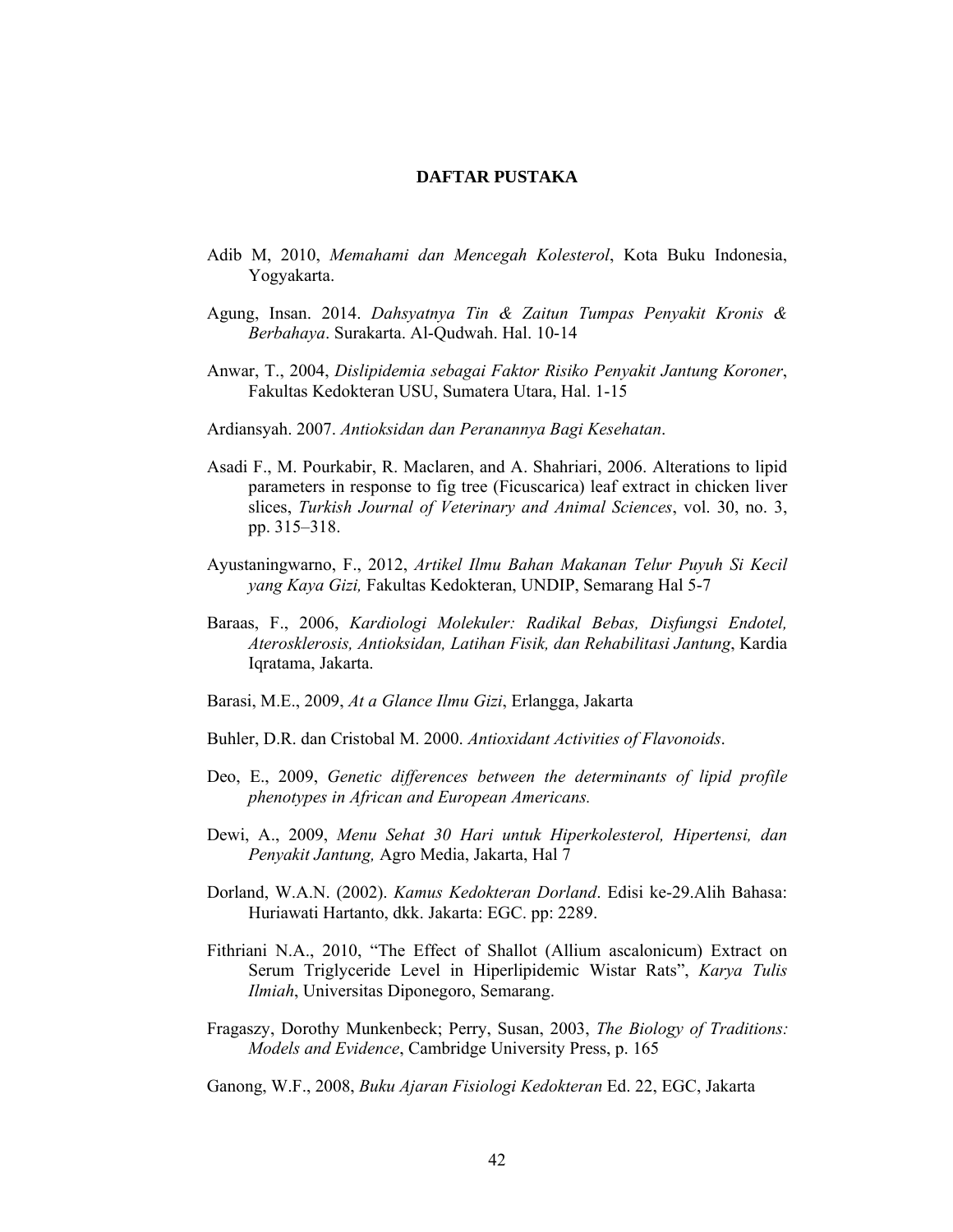- Guyton, A.C., Hall, J.E., 2008, *Buku Ajaran Fisiologi Kedokteran* Ed. 11, EGC, Jakarta
- Hardjono, 2009, *Awas Kolesterol*, Maximus, Yogyakarta, Hal 38-39
- Hayati N. *Faktor-faktor Perilaku yang Berhubungan Dengan Kejadian Obesitas di Kelas 4 dan 5 SD Pembangunan Jaya Bintaro Tangerang Selatan Tahun 2009*. Jakarta: Fakultas Kedokteran UI. 2009; 10-15.
- Jacobson, T., 2011, *Statin-induced myopathy,* 10 (3): 373–87
- Joerin L., Kauschka M., Bonnländer B., Pischel I., Benedek B., dan Butterweck V., 2013, "Ficus carica Leaf Extract Modulates the Lipid Profile of Rats Fed with a High-Fat Diet through an Increase of HDL-C", *Phytother. Res.*; 1-7.
- Joseph, R., 2011, *Pharmacognostic and phytochemical properties of Ficuscarica Linn –An overview*, *Int J PharmTech Res* 3:8-12
- Khakim. 2000. *Ketoksikan akut ekstrak air daun benalu (Dendrophthoe pentandra (L.) Miq. dan Dendrophthoe falcata (L.f). Ertingsh) pada mencit jantan dan uji kandungan kimia,* [skripsi]. Fakultas Farmasi, Universitas Gadjah Mada, Yogyakarta..
- Maley, K., Komasara, L., 2003, *VET 120 introduction to lab animal Science*, Val Macer
- Man RYK, Lynn EG, Cheung F, Tsang PSY, O K., 2002, *Cholestin Inhibits Cholesterol Synthesis and Secretion in Hepatic Cells (HepG2)*, Molec N Cellul Biochem, 233:153-8
- Marks, D. B. Marks, C. M. Smith. 2000. *Biokimia Kedokteran Dasar. Sebuah Pendekatan Klinis*. Alih bahasa Brahm U. Penerbit Buku Kedokteran. EGC.
- Mawa, S, Husain, K, dan Jantan, I, 2013, Ficus carica L. (Moraceae) Phytochemistry, Traditional Uses and Biological Activities.
- Murray, R.K., dkk. (2003). *Biokimia Harper*. Edisi 25. Jakarta: Penerbit Buku Kedokteran EGC. Halaman 270.
- Murray, R.K., Granner, D.K., Rodwell, V.W., 2009, *Biokimia Harper* Ed 27, EGC, Jakarta.
- Rassouli A., Ardestani FA., Asadi F., dan Salehi, M.H., 2010, "Effects of Fig tree (Ficus carica) leaf extracts on serum and liver cholesterol levels in hyperlipidemic rats", *Int.J.Vet.Res*. (2010), 4; 2: 77-80.
- Sacher, A. Ronald, McPherson, A., Richard, 2004, *Tinjauan Klinis Hasil Pemeriksaan Laboratorium* Ed. 11, EGC, Jakarta.